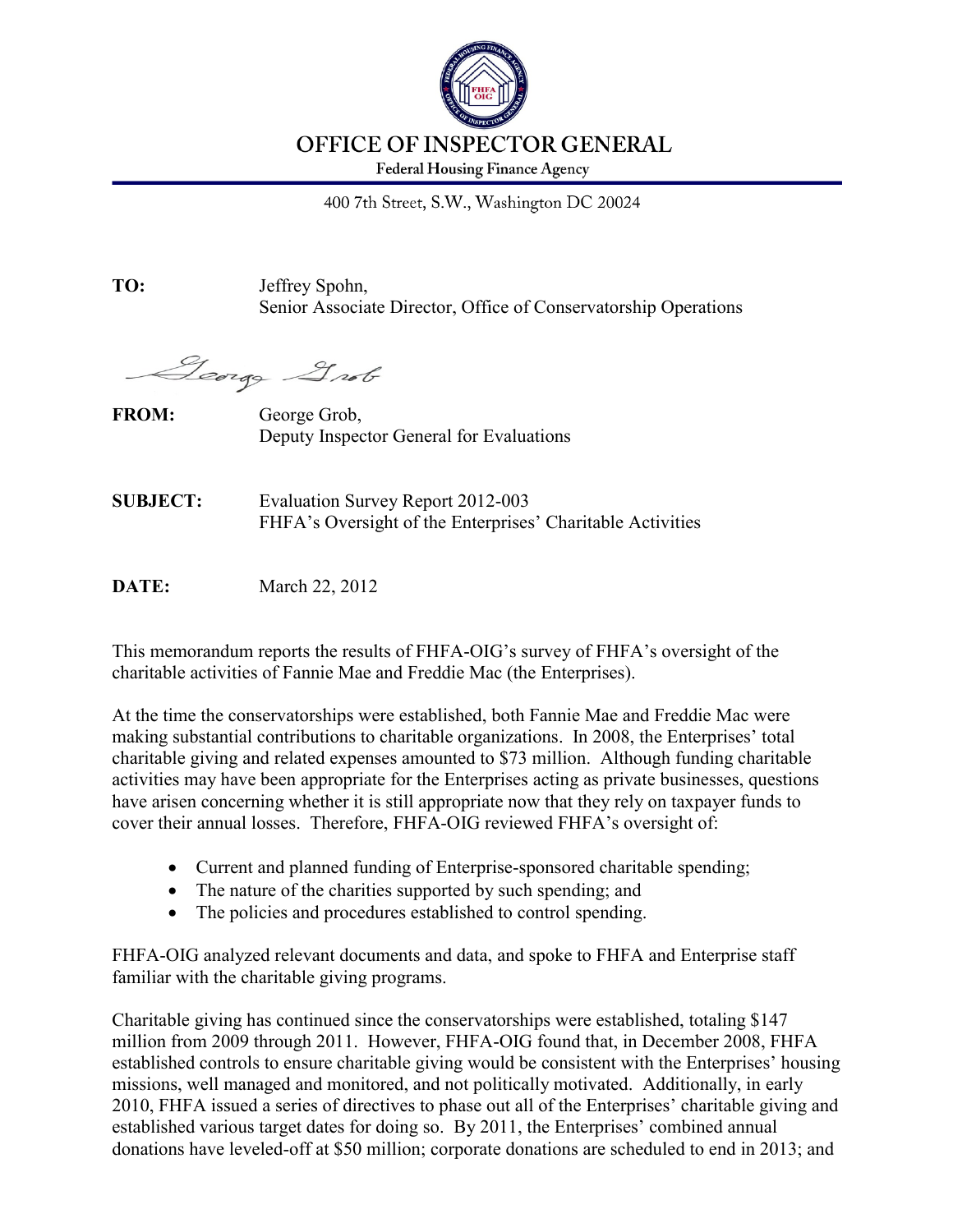payments from the Freddie Mac Foundation are targeted to end in early 2015. In light of FHFA's controls over and planned phase out of the Enterprises' charitable activities, FHFA-OIG has decided that there is no need to conduct additional evaluative work in this area at this time. However, FHFA-OIG will continue to monitor FHFA's oversight of the Enterprises' charitable giving and will revisit this subject if necessary.

FHFA-OIG recommends that FHFA:

- (1) Continue to monitor the Enterprises' progress; and
- (2) Continue to require the Enterprises to issue timely, quarterly reports on their charitable activities via their websites.

The details of FHFA-OIG's analysis can be found in the Attachment to this memorandum entitled, "Evaluation Survey Report: FHFA's Oversight of the Enterprises' Charitable Activities." FHFA agreed with FHFA-OIG's recommendations, and its response can be found in its entirety at Appendix C to the Attachment.

This survey was conducted by Investigative Evaluator Bruce McWilliams and Investigative Counsel Christopher G. Poor. FHFA-OIG appreciates the cooperation of FHFA and Enterprise staff, as well as the assistance of all those who contributed to the preparation of this report.

Attachment:Evaluation Survey Report: FHFA's Oversight of the Enterprises' Charitable **Activities** 

cc: Mark Kinsey, Chief Financial Officer Bruce Crandlemire, Senior Advisor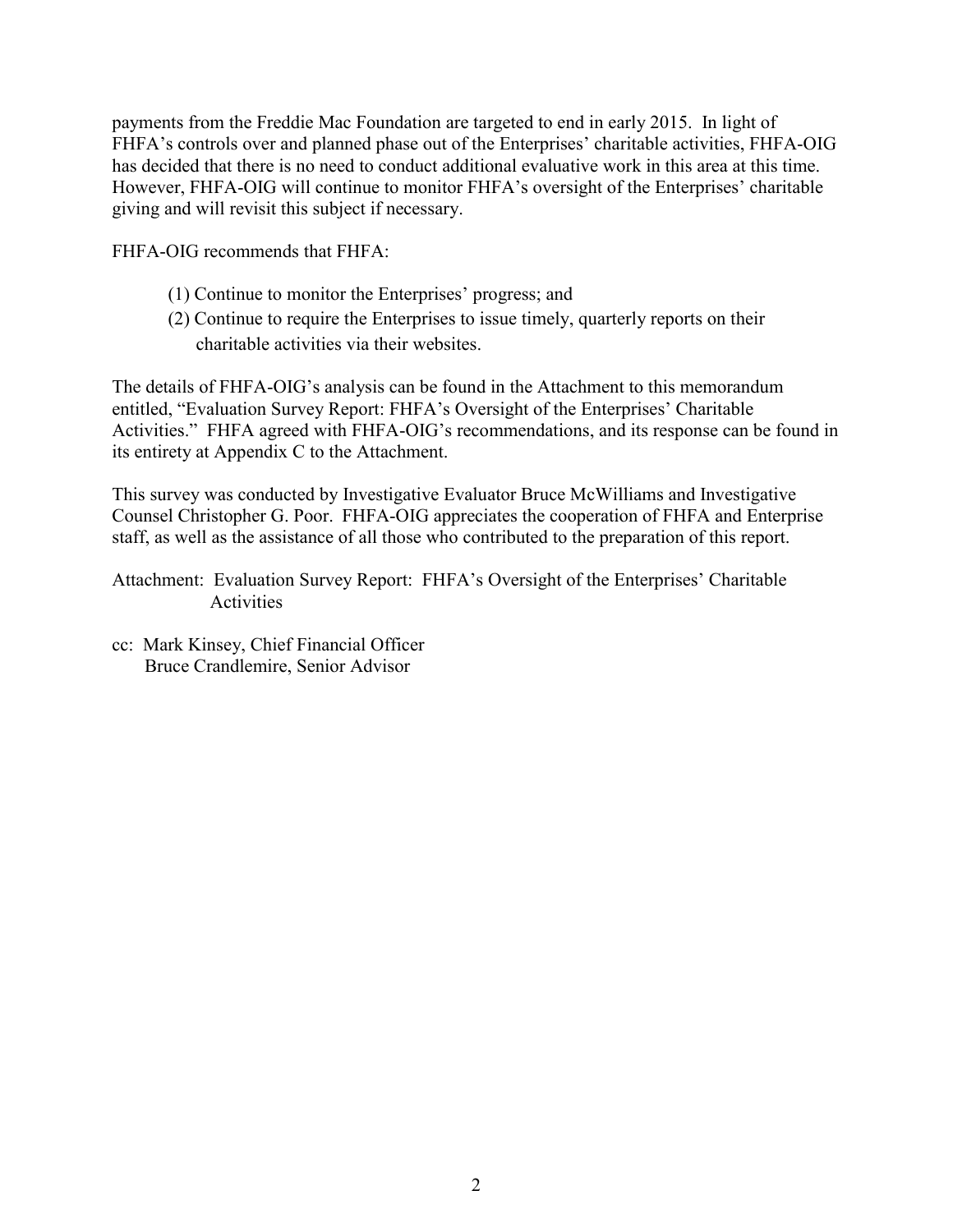## ATTACHMENT

## **Evaluation Survey Report No. 2012-003**

# **FHFA's Oversight of the Enterprises' Charitable Activities**

**Federal Housing Finance Agency Office of Inspector General March 22, 2012**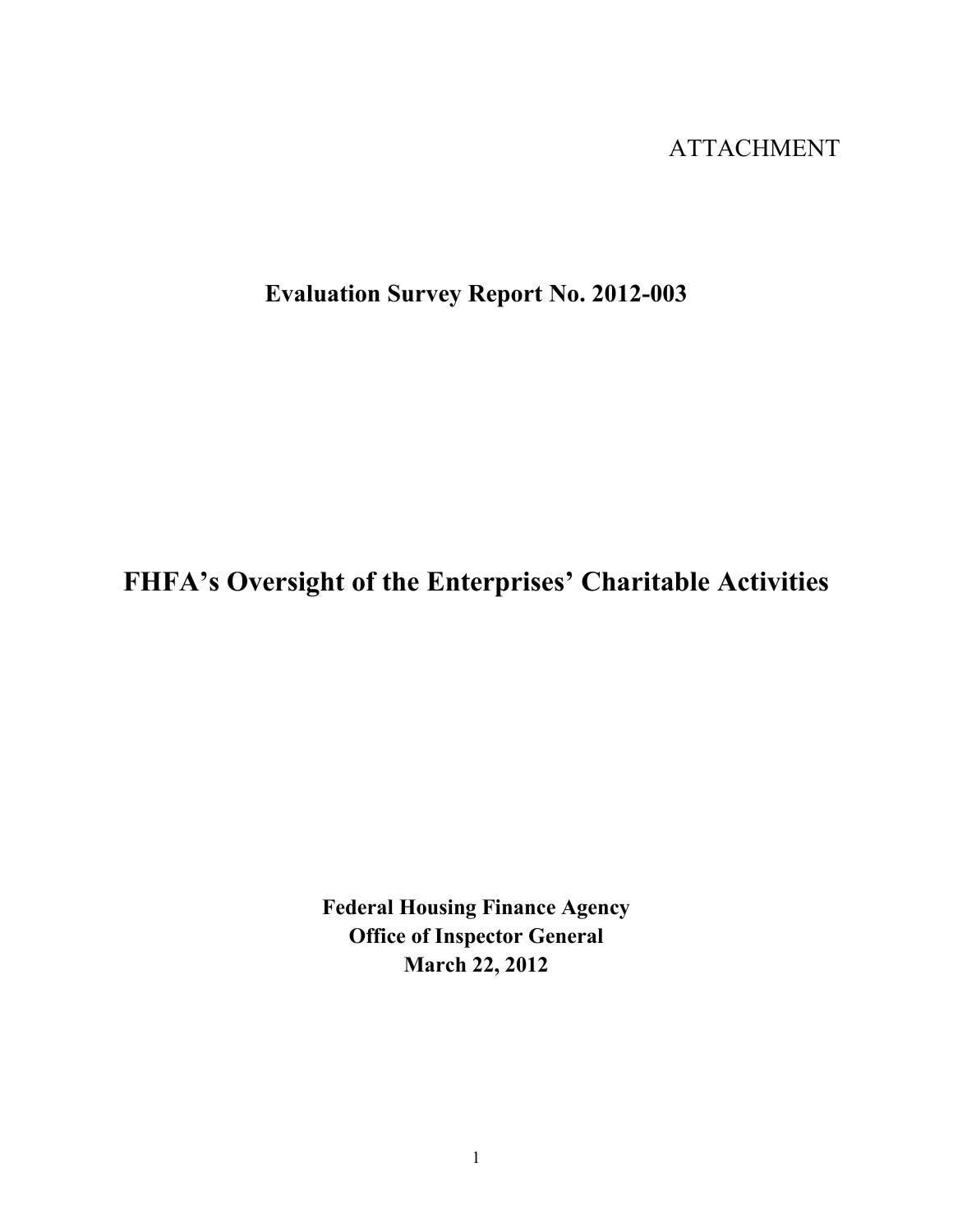## **FHFA's Oversight of the Enterprises' Charitable Activities**

## **Purpose**

The purpose of this survey is to assess oversight by the Federal Housing Finance Agency (FHFA or the Agency) of charitable spending by the Federal National Mortgage Association (Fannie Mae) and the Federal Home Loan Mortgage Corporation (Freddie Mac).

### **Background**

In 2008, the Housing and Economic and Recovery Act  $(HERA)^1$  established FHFA as the regulator of two housing government-sponsored enterprises: Fannie Mae and Freddie Mac (collectively, the Enterprises). In September 2008, the Enterprises entered conservatorships overseen by FHFA due to concerns about their deteriorating financial condition. As conservator, FHFA, among other things, may take such action as it deems "necessary to put the regulated entity in a sound and solvent condition," and "appropriate to carry on the business of the regulated entity and preserve and conserve [its] assets and property."<sup>2</sup>

#### *Charitable Giving Programs*

At the time the conservatorships were established, both Fannie Mae and Freddie Mac were making substantial contributions to charitable organizations through the following mechanisms:<sup>3</sup>

#### Fannie Mae

- The Fannie Mae Foundation (dissolved in 2009);
- Direct corporate contributions; and
- Matching donations for employees' personal charitable giving.

#### Freddie Mac

• The Freddie Mac Foundation;

<sup>&</sup>lt;sup>1</sup> Public Law No. 110-289.

<sup>&</sup>lt;sup>2</sup> HERA at § 1145 (codified at 12 U.S.C. § 4617(b)(2)(D)).

<sup>&</sup>lt;sup>3</sup> As private companies, unless restricted by applicable law or their bylaws and charters, Fannie Mae and Freddie Mac are free to contribute to charities as their managers and boards of directors deem appropriate. With the advent of the conservatorships, and FHFA's assumption of all rights of officers, board members, and shareholders, the Agency has authority to control the Enterprises' charitable activities.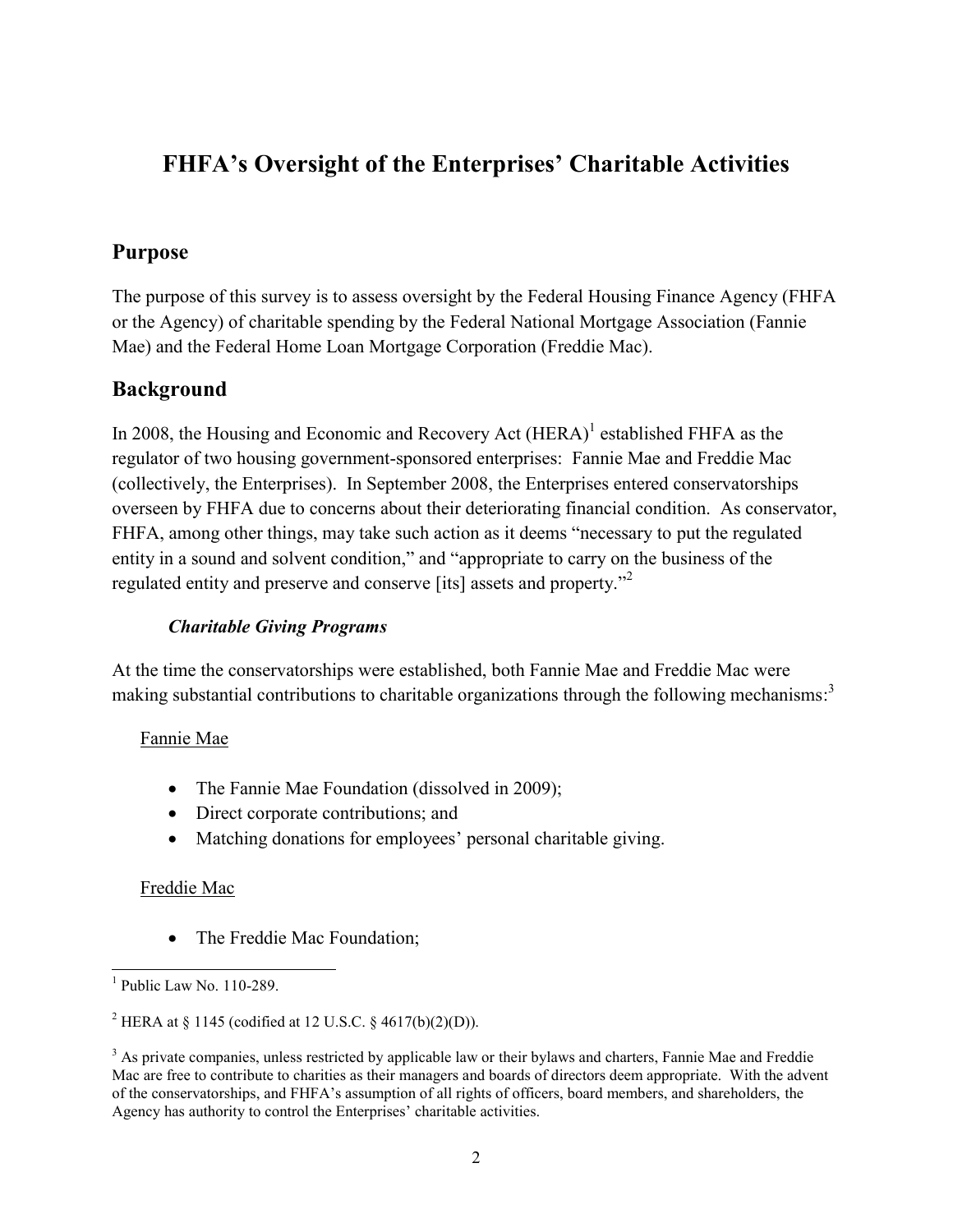- In-kind corporate support (*e.g.*, employee salaries and office space) of the Freddie Mac Foundation;
- Contributions through the Freddie Mac Donor Advised Fund (DAF) program;
- Direct corporate contributions (ended after 2010); and
- Matching donations for employees' personal charitable giving.

Since the conservatorship commenced in the third quarter of 2008, Fannie Mae's charitable giving has decreased each year at the corporate level, but the Freddie Mac Foundation's giving has increased. The majority of Freddie Mac's charitable giving is not taxpayer subsidized, but instead is derived from the pre-funded reserves of the Foundation. The surge in the Freddie Mac Foundation's charitable giving is intended to more rapidly empty the Foundation's trust fund.

From 2008 through 2011, the Enterprises' and Freddie Mac Foundation's charitable giving and related expenses totaled \$219 million.

#### *Oversight of Charitable Giving Initially Continued After Conservatorship*

**Direct Control.** On October 20 2008, FHFA's then-Director issued his "Initial Conservator Guidance,"<sup>4</sup> which, among other things, allowed the Enterprises to continue charitable activities because of the supporting role that such activities would play during the economic downturn. However, FHFA subjected the Enterprises' charitable activities to additional oversight. Specifically, FHFA reviewed and approved each charitable funding proposal during the initial months of the conservatorship.

**Delegated Authority.** On December 18, 2008, FHFA amended its October requirement that the Agency must review individual requests. FHFA's then-Director delegated to Fannie Mae and Freddie Mac authority to approve charitable contributions, subject to FHFA guidance and to board of directors and senior management oversight. FHFA's new guidance, "controls and process improvements,"<sup>5</sup> included increasing focus on activities related to housing; preventing foreclosures; working to reduce homelessness and stabilize neighborhoods; and prohibiting contributions for political purposes. The new controls and process improvements also required the Enterprises to report quarterly to FHFA about:

- All charitable activities and payments to charitable organizations;
- How each charitable recipient's objectives corresponded to the objectives of the donation;

 4 "Fannie Mae and Freddie Mac Overview of Charitable Contributions under Conservatorship," Director's Presentation, Office of Federal House Enterprise Oversight, October 20, 2008, p.8. (Although the presentation slides include the Office of Federal Housing Enterprise Oversight (OFHEO) logo, FHFA had replaced OFHEO by this point.)

<sup>&</sup>lt;sup>5</sup> Descriptive terminology used to describe the steps in December 18, 2008, letters to Herbert M Allison, Jr., Chief Executive Officer, Fannie Mae, and to David M. Moffett, Chief Executive Officer, Freddie Mac.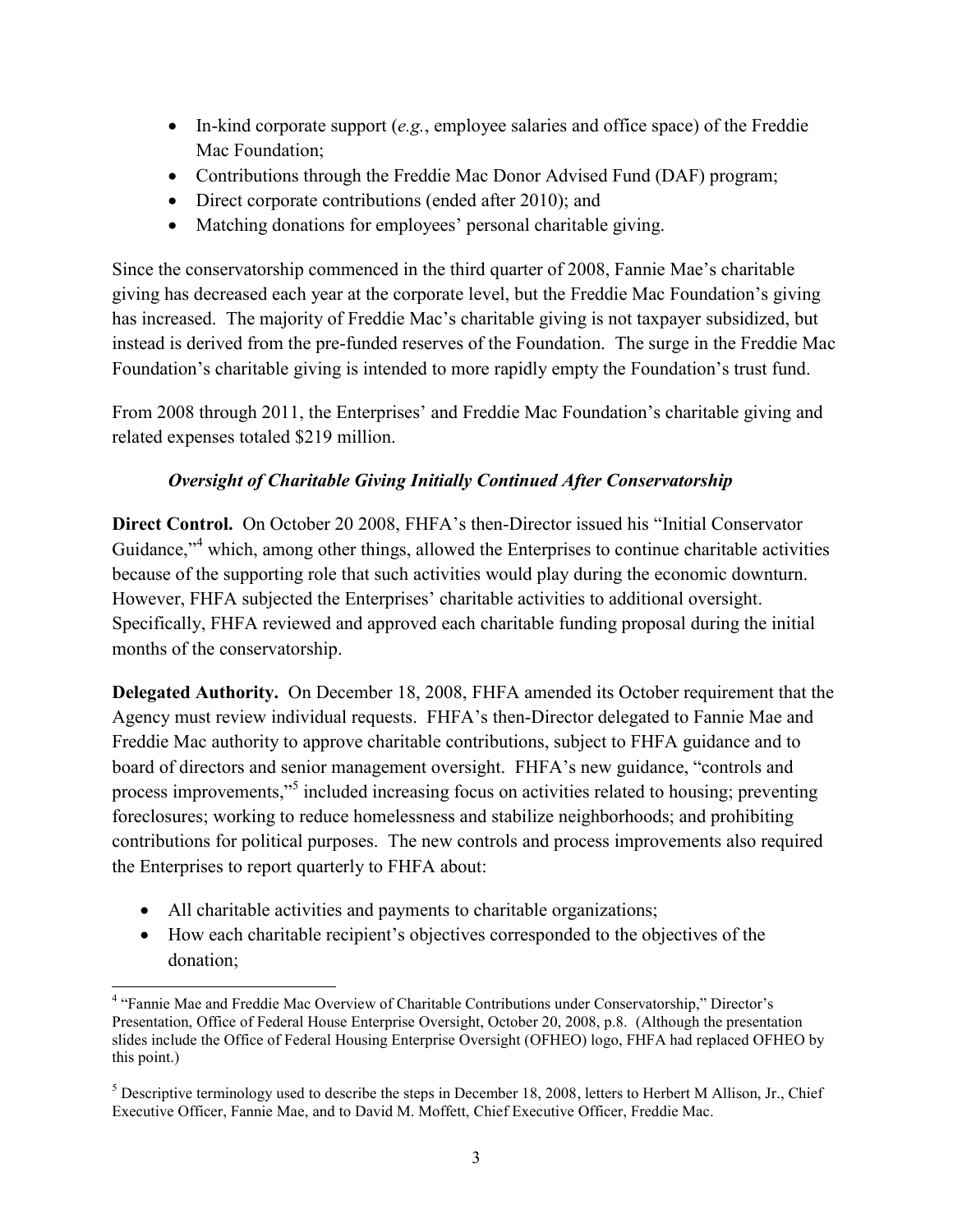- Whether the charitable recipients met their goals; and
- The adequacy and effectiveness of internal controls, as assessed by internal audits.

Fannie Mae and Freddie Mac were also required to post their reports on their websites, and to develop a management process to certify compliance with their FHFA-approved housing mission objectives; attest to the adequacy of their internal control environment; and certify to the accuracy of their quarterly funding reports.

**Oversight.** FHFA's Office of Conservatorship Operations (OCO) oversees the Enterprises' charitable giving activities by reviewing their:

- Charitable giving budgets and processes;
- Quarterly charitable reports;
- Annual certifications: and
- Internal and external audit reports of their charitable activities.

OCO also requires both Enterprises to establish processes to ensure public speaking engagements are vetted within their company to confirm strict avoidance of lobbying or political activities. Additionally, OCO attends Freddie Mac Foundation board and committee meetings.

#### *Subsequent Plans to End Charitable Giving*

On March 1, 2010, and May 7, 2010, FHFA's Acting Director issued directives to curtail – and eventually end – the Enterprises' charitable giving. Regarding Fannie Mae, the Acting Director ordered it to wind-down all charitable giving by the end of 2013. On January 31, 2012, FHFA capped 2013 charitable giving and provided additional direction for matching employee charitable contributions.

The legal structure of Freddie Mac's charitable operations presented more of a challenge because the Freddie Mac Foundation (unlike the Fannie Mae Foundation) continues to operate. In 2009, the Freddie Mac Foundation submitted a plan to wind-down the Foundation in approximately eight years. In 2010, the Foundation's Board was asked to re-evaluate that plan and develop alternative strategies for a faster wind-down. In 2011, Freddie Mac was directed to wind-down the Foundation by 2014 or early 2015. To do so, the Foundation has accelerated the outlay of funds from its trust, and this caused an increase in its giving in 2011.

According to Virginia law and the Internal Revenue Code, the Foundation cannot be shut down until all funds in its trust are spent or transferred to another qualifying foundation. To the extent that the Freddie Mac Foundation still has funds at the end of 2014, it will make lump sum distributions to charities in the early part of 2015.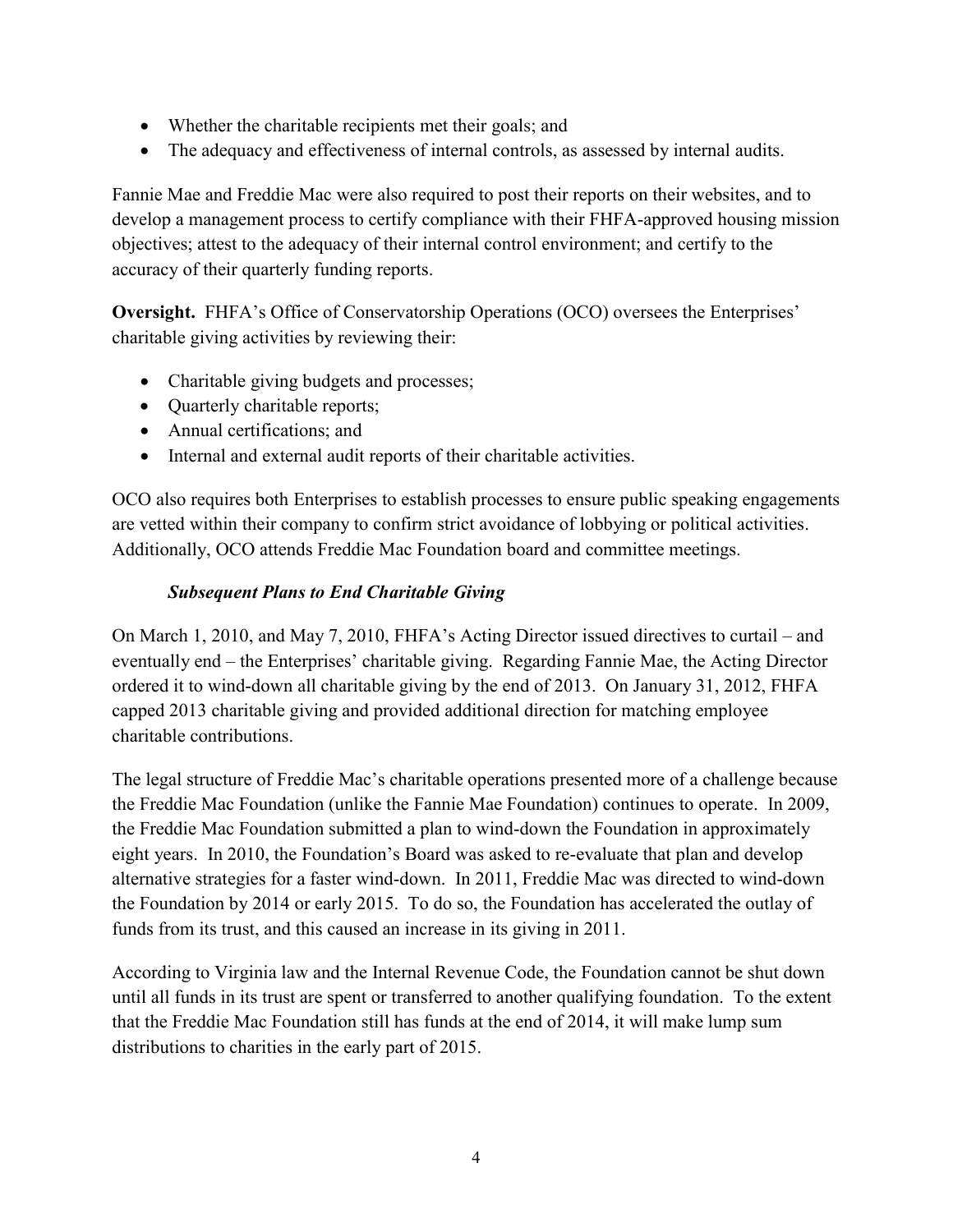During 2010 and 2011, the Acting Director also directed Freddie Mac to:

- Stop direct corporate charitable contributions in 2011 and beyond;
- Eliminate in-kind contributions related to personnel expenses of the Freddie Mac Foundation beginning in 2012;
- Eliminate two director vacancies at the Foundation; and
- Disburse funds within the Freddie Mac DAF by 2013.

In view of FHFA's directives to wind-down charitable donations and non-profit support, the Enterprises have reduced charitable spending as illustrated in the figure below.

**Fannie Mae & Freddie Mac Charitable Giving and Related Expenses<sup>6</sup>**



(All charitable grants, employee matching, and administrative expenses were \$219 million for 2008-2011.)

<sup>&</sup>lt;sup>6</sup> See Appendix A for additional information about Freddie Mac's charitable giving and Appendix B for information about Fannie Mae's activities.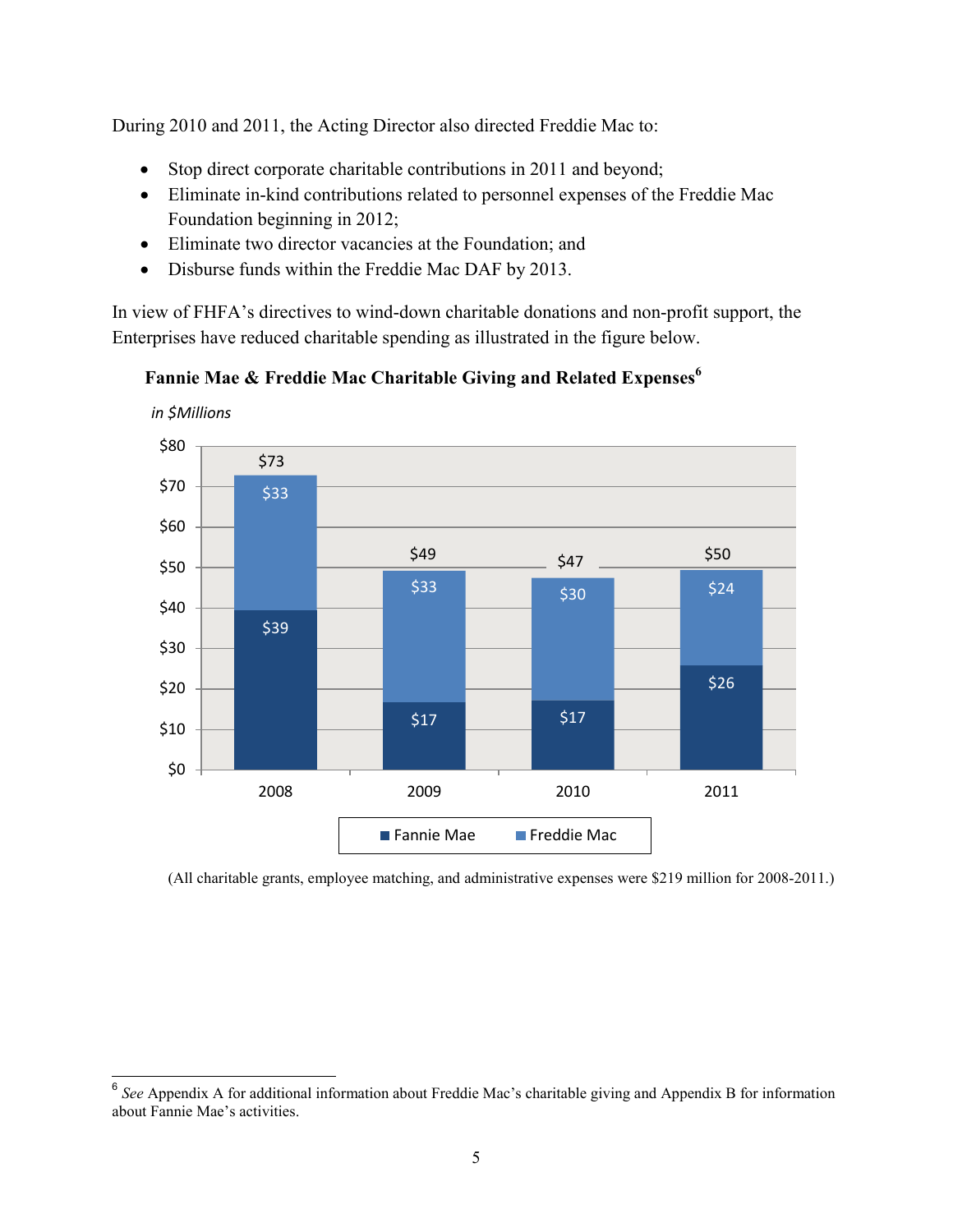### **Conclusion**

FHFA has taken significant steps to implement its oversight of the Enterprises' charitable contributions programs, including the creation of detailed program controls. Further, the Agency has established a policy of reducing the amount of the Enterprises' charitable contributions over an established timeframe.

#### **Recommendations**

FHFA-OIG recommends that FHFA:

- (1) Continue to monitor the Enterprises' progress; and
- (2) Continue to require the Enterprises to issue timely, quarterly reports on their charitable activities via their websites.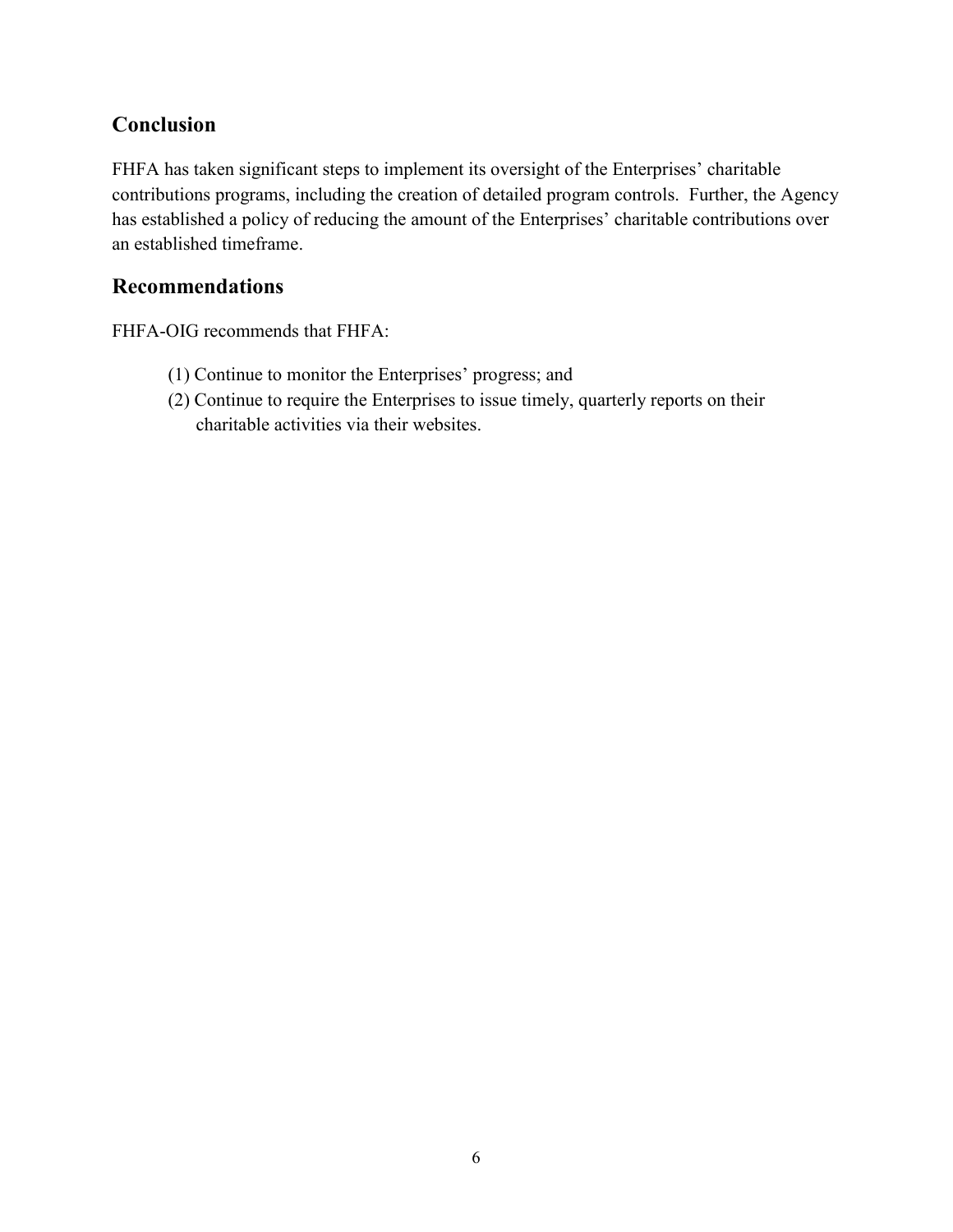## **Appendix A – Freddie Mac Charitable Giving**

Since 2008, Freddie Mac and the Freddie Mac Foundation have dedicated \$99 million towards charitable activities. Of this, \$8 million has been spent on in-kind administrative support and \$24 million on corporate community investments, as shown in the table below.

| э шшиону                       |      |      |      |      |              |  |  |  |  |  |  |
|--------------------------------|------|------|------|------|--------------|--|--|--|--|--|--|
|                                | 2008 | 2009 | 2010 | 2011 | <b>Total</b> |  |  |  |  |  |  |
| Freddie Mac Foundation         |      |      |      |      |              |  |  |  |  |  |  |
| Grants & Contributions         | \$15 | \$12 | \$12 | \$20 | \$59         |  |  |  |  |  |  |
| Matching Employee              |      |      |      |      |              |  |  |  |  |  |  |
| Personal Charitable Giving     | \$1  | \$1  | \$1  | \$2  | \$6          |  |  |  |  |  |  |
| In-Kind Support: Payment of    |      |      |      |      |              |  |  |  |  |  |  |
| the Foundation's               |      |      |      |      |              |  |  |  |  |  |  |
| <b>Administrative Expenses</b> | \$2  | \$2  | \$2  | \$2  | \$8          |  |  |  |  |  |  |
|                                |      |      |      |      |              |  |  |  |  |  |  |
| Donor Advised Fund             | \$0  | \$0  | \$0  | \$2  | \$2          |  |  |  |  |  |  |
| Corporate Community            |      |      |      |      |              |  |  |  |  |  |  |
| Investments                    | \$21 | \$2  | \$1  | \$0  | \$24         |  |  |  |  |  |  |
| <b>Total</b>                   | \$40 | \$17 | \$17 | \$26 | \$99         |  |  |  |  |  |  |

#### **Freddie Mac Charities (\$ millions)**

Note: Numbers may not total due to rounding.

## *Freddie Mac Foundation*

The Freddie Mac Foundation was incorporated in 1991 as a charitable nonprofit corporation. Since 2003, it has been funded by an irrevocable trust, and it does not rely on Freddie Mac operational funds or other corporate donations.

The Foundation<sup>1</sup> invests primarily in programs that:

- Create stable homes and families, support emergency shelter, or provide transitional housing;
- Improve the lives of foster children by helping to place them in homes; and
- Help young people in low-income communities through academic and career success activities.

In addition, the Foundation matched charitable contributions – up to  $$10,000$  annually – made by Freddie Mac employees and Freddie Mac Foundation board members through 2010. In 2011, the matching cap increased to \$20,000.

<sup>&</sup>lt;sup>1</sup> For a complete list of charitable and nonprofit organizations that received contributions or grants from the Freddie Mac Foundation, *see* <http://www.freddiemacfoundation.org>.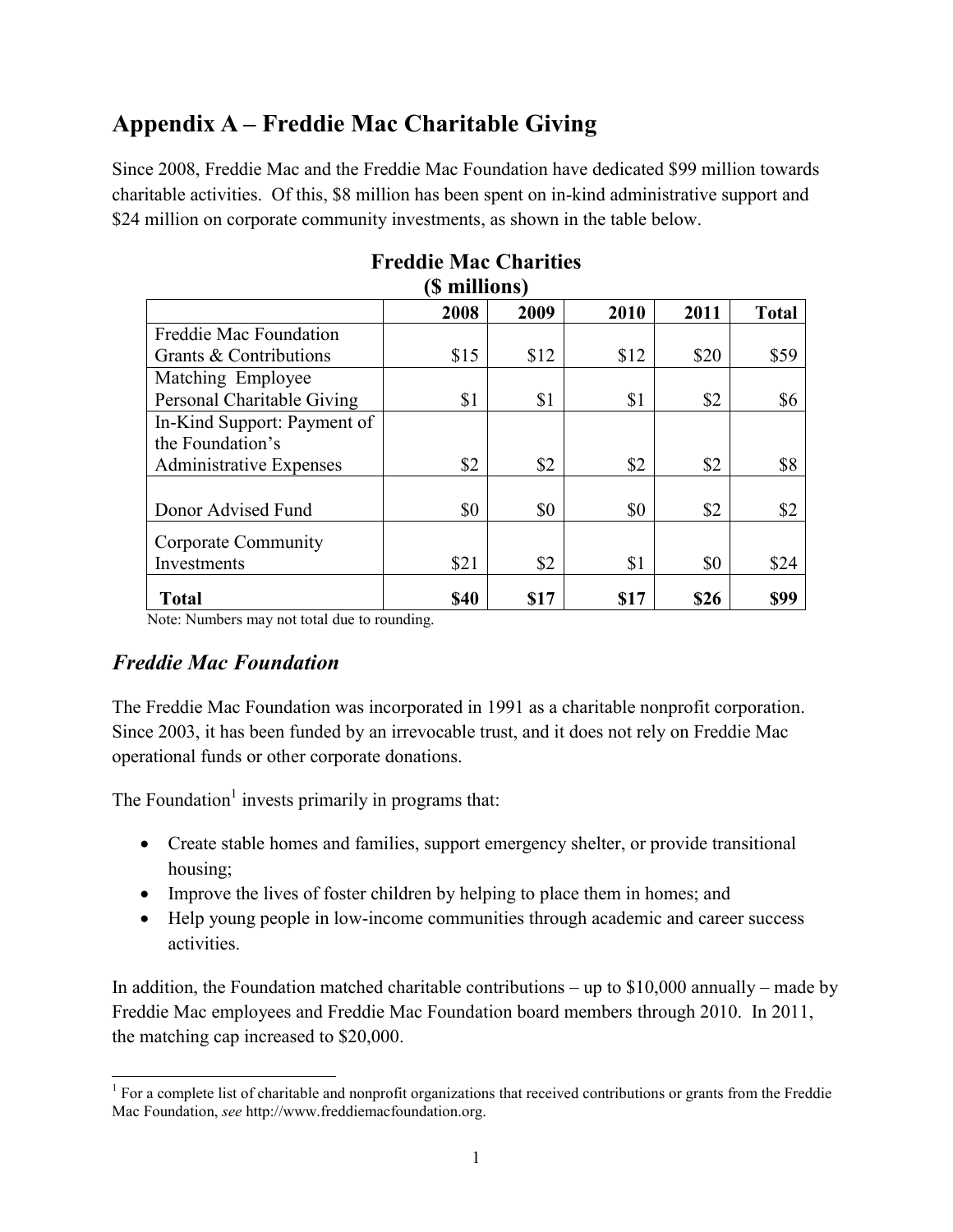### *In-Kind Support for the Foundation*

Before 2007, the Foundation reimbursed Freddie Mac for office space, employee salaries, and other administrative expenses. In 2007, Freddie Mac decided to follow industry practice and pay all of the Foundation's employee salaries and other selected expenses. FHFA has directed Freddie Mac to stop making in-kind personnel and related expense contributions, and so, beginning in 2012, the Foundation will reimburse the Enterprise for salaries paid on its behalf. However, the Foundation will not reimburse Freddie Mac for facilities and equipment costs.

### *Donor Advised Fund*

In December 2002, Freddie Mac and the Community Foundation for the National Capital Area established the DAF with a \$20 million irrevocable gift from the Enterprise. According to the Internal Revenue Code, generally, a donor advised fund is a separately identified fund or account that is maintained and operated by a nonprofit organization, which is referred to as a sponsoring organization. Each account is composed of contributions made by individual donors. Once the donor makes the contribution, the sponsoring organization has legal control over it. However, the donor, or the donor's representative, retains advisory privileges with respect to distributing funds and investing assets in the account.

No money was disbursed from the DAF between the commencement of the conservatorship and December 31, 2009. In 2010, FHFA directed Freddie Mac to assert more control over the DAF, and funds began to be disbursed. Freddie Mac intends for the DAF to exhaust its funding in 2013. As of December 31, 2011, the DAF's account balance was approximately \$5 million.

### *Freddie Mac Corporate Donations*

Freddie Mac also made direct corporate donations to nonprofit organizations for charitable and business purposes. The former contributions typically supported nonprofits that create and preserve affordable housing, help prevent foreclosures, and strengthen communities. $2$ 

FHFA directed Freddie Mac to stop making corporate donations after 2010. And, in its *Enterprise Nonprofit Spending Plan for 2011*, Freddie Mac pledged that the Freddie Mac Foundation or the DAF would henceforth fund all of the Enterprise's purely corporate charitable donations.

 2 For a list of corporate community investment recipients, *see* http://www.freddiemac.com/ [corporate/citizenship/pdf/2011\\_corp\\_comm\\_investments.pdf.](http://www.freddiemac.com/ corporate/citizenship/pdf/2011_corp_comm_investments.pdf)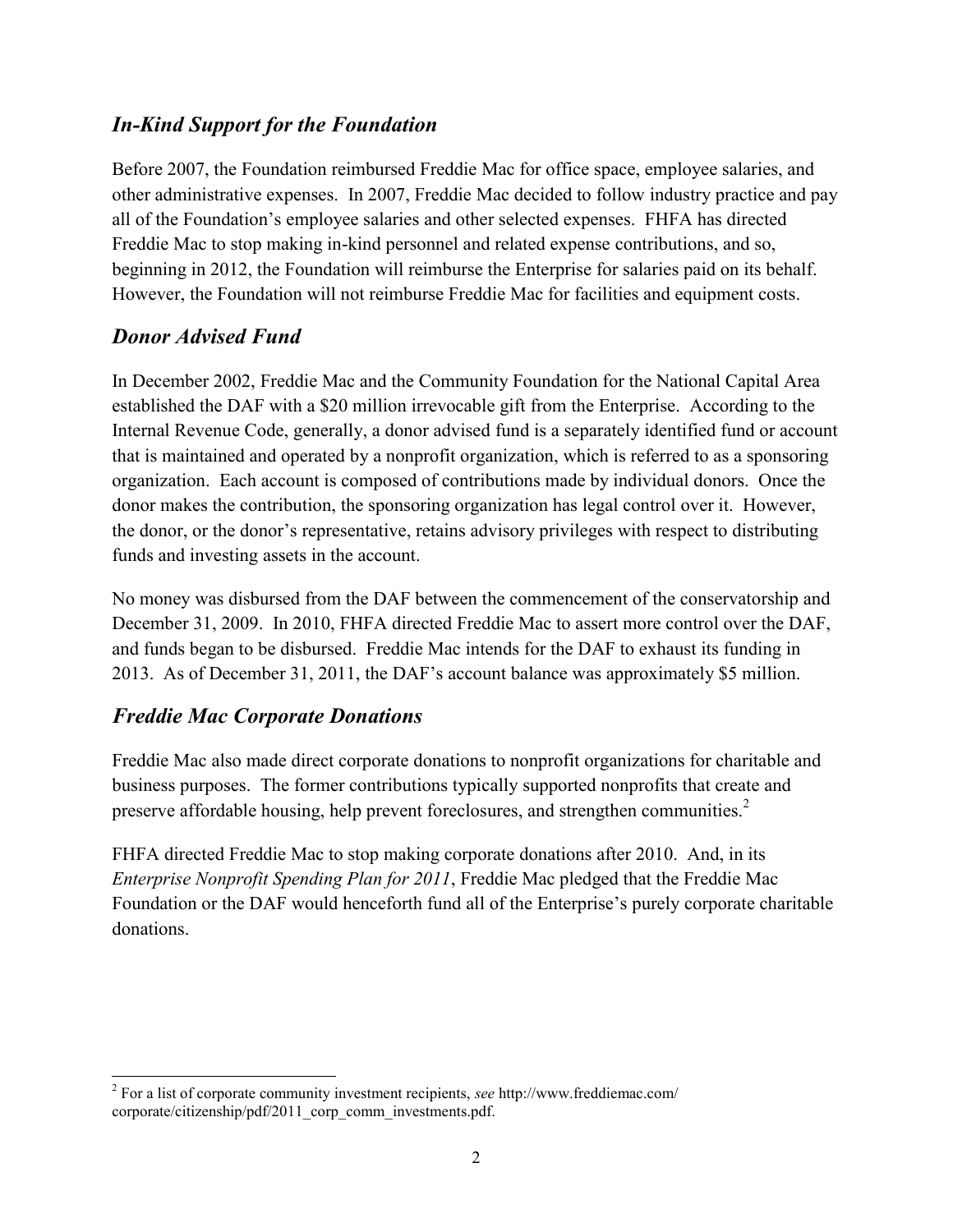## **Appendix B – Fannie Mae Charitable Giving**

From 2008 through the fourth quarter of 2011, Fannie Mae spent \$120 million on charitable activities, as shown in the table below. This includes charitable grants, expenses for a "Help the Homeless Walk-a-thon," employee matching gifts, and \$19 million in administrative expenses.

| <b>Э</b> ШИПОПУ                                       |                   |      |      |      |              |  |  |  |  |  |
|-------------------------------------------------------|-------------------|------|------|------|--------------|--|--|--|--|--|
|                                                       | 2008              | 2009 | 2010 | 2011 | <b>Total</b> |  |  |  |  |  |
| Fannie Mae Foundation                                 |                   |      |      |      |              |  |  |  |  |  |
| Direct Corporate<br><b>Contributions to Charities</b> | \$26 <sup>1</sup> | \$26 | \$24 | \$19 | \$96         |  |  |  |  |  |
| Matching Employee<br>Personal Charitable Giving       | \$1               | \$1  | \$2  | \$1  | \$5          |  |  |  |  |  |
| Administrative Expenses <sup>2</sup>                  | \$6               | \$5  | \$4  | \$3  | \$19         |  |  |  |  |  |
| Total                                                 | \$33              | \$33 | \$30 | \$24 | \$120        |  |  |  |  |  |

#### **Fannie Mae Charities**   $(0, 0)$

Note: Numbers may not total due to rounding.

#### *Fannie Mae Foundation*

In 2007, Fannie Mae began to wind-down the Fannie Mae Foundation. By 2009, the foundation was dissolved.

### *Direct Corporate Contributions to Charities*

Fannie Mae provides grants to nonprofit organizations to support:

- Foreclosure prevention and neighborhood stabilization initiatives;
- Efforts to prevent homelessness; and
- Affordable housing opportunities. $3$

<sup>&</sup>lt;sup>1</sup><br>Includes charitable contributions administered by the Office of Community and Charitable Giving.

<sup>&</sup>lt;sup>2</sup> Administrative expenses include \$6 million in professional service fees incurred primarily for the Help the Homeless Walk-a-thon on the National Mall.

 $3 \text{ For a complete list of charttable and nonprofit organizations that received contributions or grants from Fannie Mac, }$ *see* [http://www.fanniemae.com/portal/about-us/company-overview/charitable-giving.html.](http://www.fanniemae.com/portal/about-us/company-overview/charitable-giving.html)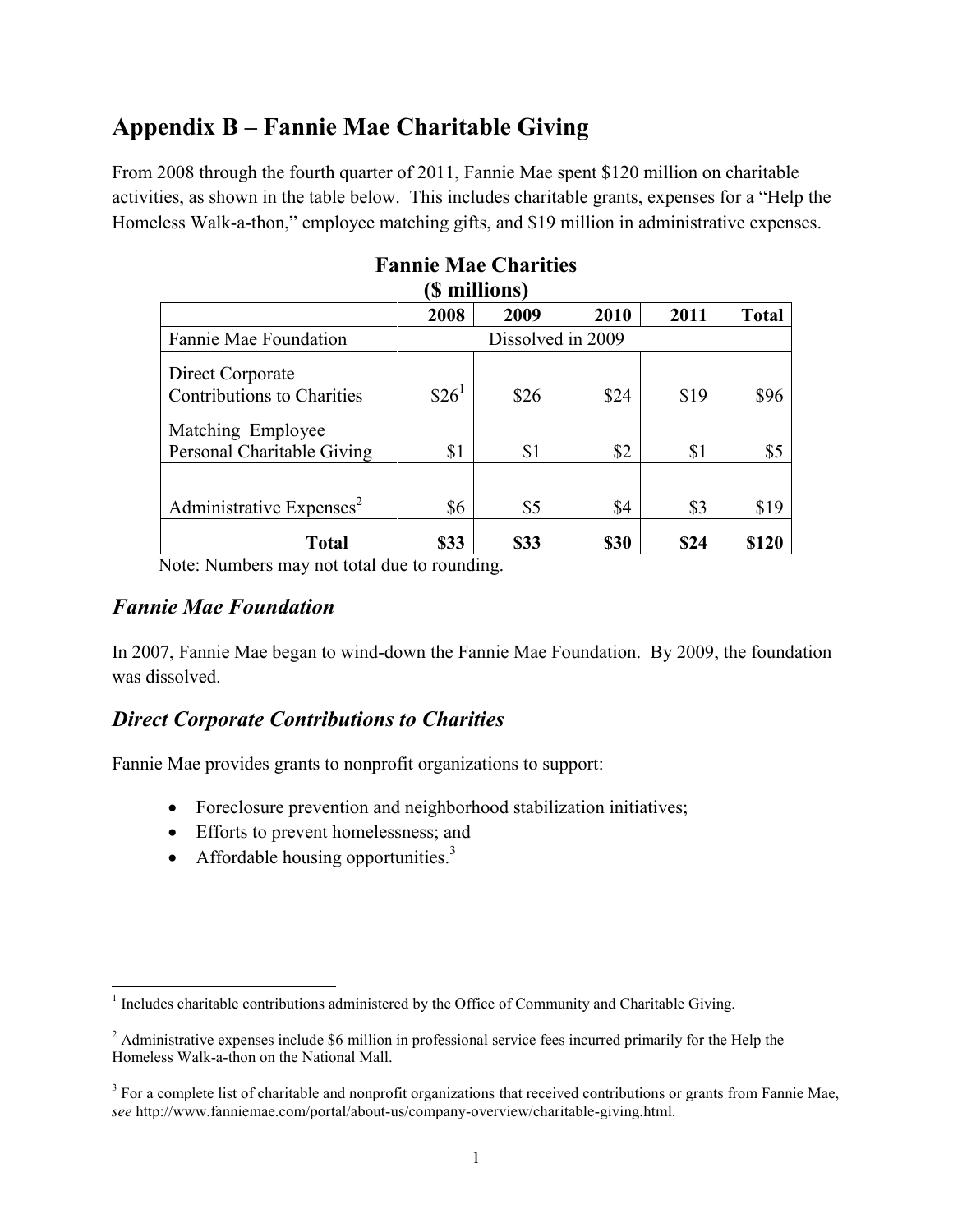## *Matching Employees' Personal Charitable Giving*

From 2008 through 2010, Fannie Mae matched charitable contributions – up to \$10,000 annually – made by Enterprise employees. Further, the first \$500 in employee donations was matched on a 2-for-1 basis. Beginning in 2011, the annual matching cap was reduced to \$5,000, and double matching was eliminated. Total matching contributions are to be reduced to \$0.8 million in 2012. On January 31, 2012, FHFA capped the 2013 charitable giving and provided additional direction for matching employee charitable contributions.

Fannie Mae also sponsors an employee program called "Dollars for Doers." Under the program, the Enterprise contributes \$100 to a charity for every 25 hours of community service performed by its employees at the charity, and up to \$500 for 100 hours of service.

#### *Administrative Expenses*

Fannie Mae's Office of Community and Charitable Giving oversees selecting and funding charitable recipients. The Office was created in July 2007, and is subject to oversight by the Nominating and Corporate Governance Committee of the Board of Directors.

Each year, the Office of Community and Charitable Giving meets with business units to identify nonprofit groups whose work and mission aligns with Fannie Mae's grant-making objectives. The Office does not accept unsolicited grant requests and has indicated that it will not provide grants to lobbyists or politically affiliated groups.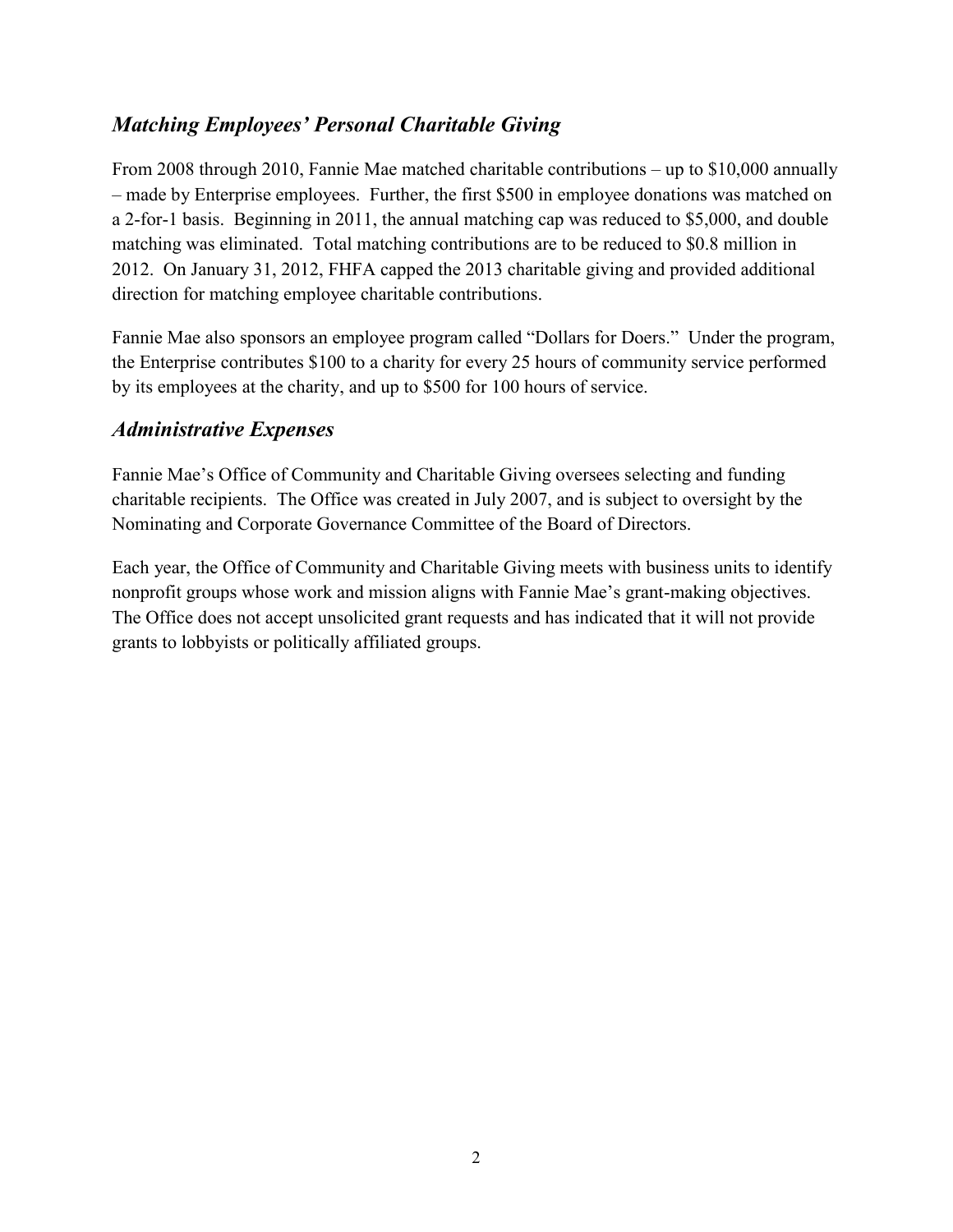# **Appendix C - Response to Conclusion and Recommendations**

|                   |          | <b>Federal Housing Finance Agency</b>                                                                                                                                                                                                                                                                                                                                                                                                                                                                                                 |  |
|-------------------|----------|---------------------------------------------------------------------------------------------------------------------------------------------------------------------------------------------------------------------------------------------------------------------------------------------------------------------------------------------------------------------------------------------------------------------------------------------------------------------------------------------------------------------------------------|--|
| <b>MEMORANDUM</b> |          |                                                                                                                                                                                                                                                                                                                                                                                                                                                                                                                                       |  |
| TO:               |          | George Grob, puty Inspector General for Evaluations                                                                                                                                                                                                                                                                                                                                                                                                                                                                                   |  |
| FROM:             |          | Jeffrey Spohn, Shior Associate Director, Office of Conservatorship Operations                                                                                                                                                                                                                                                                                                                                                                                                                                                         |  |
|                   | SUBJECT: | Evaluation Survey Report: Recommendation Status for FHFA's Oversight of the<br>Enterprises' Charitable Activities (Evaluation Survey Report 2012-003)                                                                                                                                                                                                                                                                                                                                                                                 |  |
| DATE:             |          | March 5, 2012                                                                                                                                                                                                                                                                                                                                                                                                                                                                                                                         |  |
|                   |          | This memorandum transmits the Federal Housing Finance Agency's (FHFA) management<br>responses to the status of the recommendations resulting from the survey performed by your<br>staff. As stated in report, the purpose of the survey was to assess FHFA's oversight of charitable<br>spending by Fannie Mae and Freddie Mac.                                                                                                                                                                                                       |  |
|                   |          | This memorandum: (1) identifies management's actions that have been taken to implement the<br>recommendations, and (2) identifies the actions that FHFA will take to address the<br>recommendations.                                                                                                                                                                                                                                                                                                                                  |  |
|                   |          | <b>Recommendation (1):</b> Continue to monitor the Enterprises' progress.                                                                                                                                                                                                                                                                                                                                                                                                                                                             |  |
|                   |          | <b>Management Response:</b> FHFA agrees with the recommendation. FHFA's Office of<br>Conservatorship Operations will continue to be engaged with the Enterprises, review<br>submissions, and monitor adherence to the approved charitable giving expense budget and<br>parameters. The Office of Conservatorship Operations will provide a final summary report of its<br>oversight of charitable giving activities by January 31, 2013.                                                                                              |  |
|                   |          | Recommendation (2): Continue the requirement for the Enterprises to issue timely, quarterly<br>reports on the charitable activities of the Enterprises via their websites.                                                                                                                                                                                                                                                                                                                                                            |  |
|                   |          | <b>Management Response:</b> FHFA agrees with the recommendation. FHFA's Office of<br>Conservatorship Operations will continue to ensure adherence to the written requirements for<br>posting contributions on their respective websites quarterly and maintaining appropriate controls<br>and certification processes surrounding the giving reports. The Office of Conservatorship<br>Operations will provide a final summary report of its oversight of the Enterprises' reporting on<br>charitable activities by January 31, 2013. |  |
|                   |          |                                                                                                                                                                                                                                                                                                                                                                                                                                                                                                                                       |  |
|                   |          |                                                                                                                                                                                                                                                                                                                                                                                                                                                                                                                                       |  |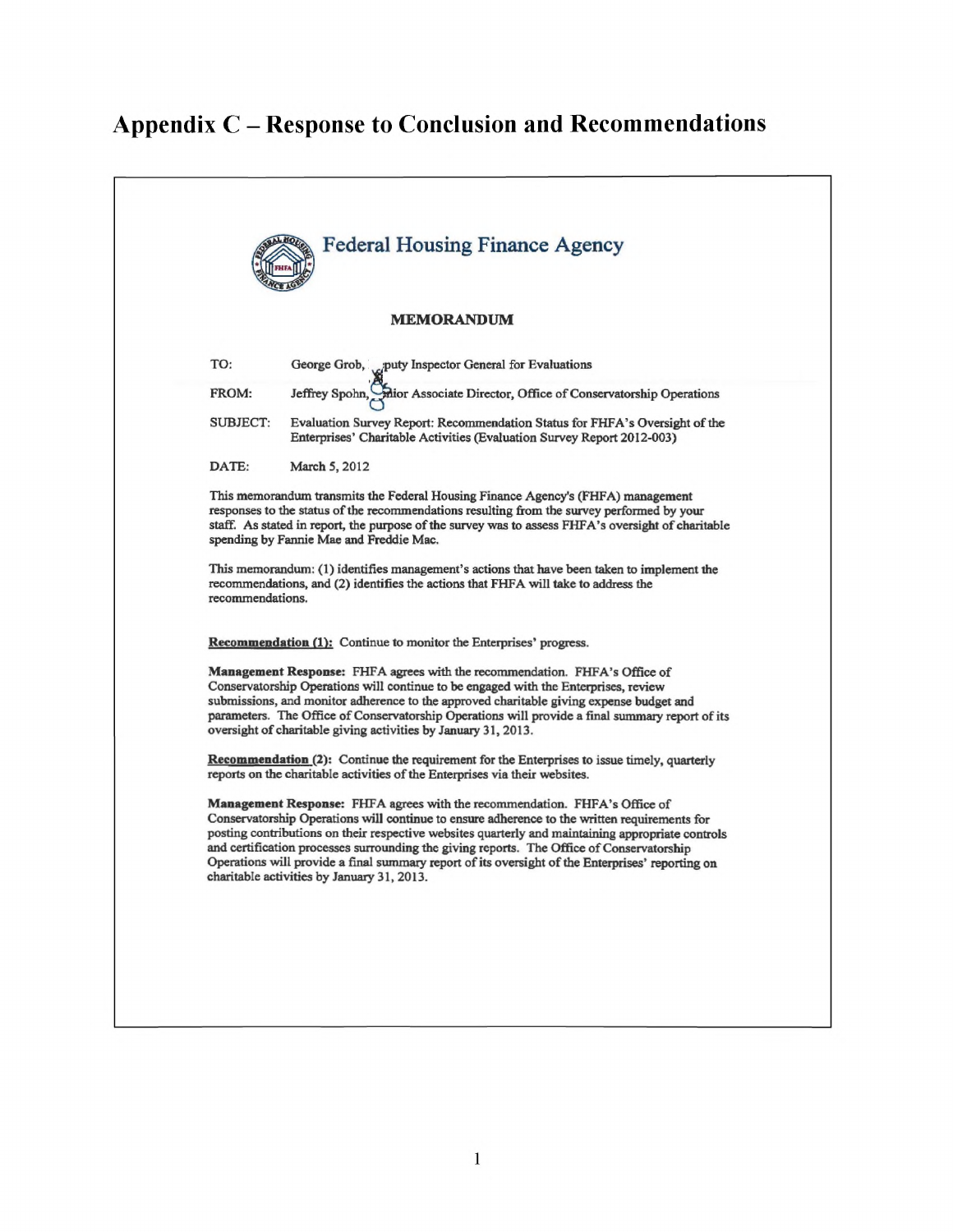## **Appendix D – Objective, Scope, and Methodology**

The purpose of this survey was to assess FHFA's oversight of charitable spending by Fannie Mae and Freddie Mac.

In light of the controls that FHFA has established over charitable activities and its plan to phase out such activities, FHFA-OIG decided to limit its review.

To assess the appropriateness of FHFA's oversight, FHFA-OIG analyzed:

- Information regarding the nature and structure of charitable giving programs of Fannie Mae and Freddie Mac, both before and after they entered conservatorships;
- Cost streams for each year beginning in 2008 (the first year of conservatorships) through 2011;
- Guidance issued by FHFA concerning the purpose, scope, and funding goals for each line of charitable giving;
- Administrative procedures that govern the selection, funding, periodic reporting, and auditing of charities that were funded; and
- Plans for the phasing out of charitable activities.

FHFA-OIG did not independently audit charitable activities funded by the Enterprises or test their compliance with FHFA's guidance. However, FHFA-OIG will monitor FHFA's oversight of the Enterprises' charitable giving during the phase out period and will revisit this subject if necessary.